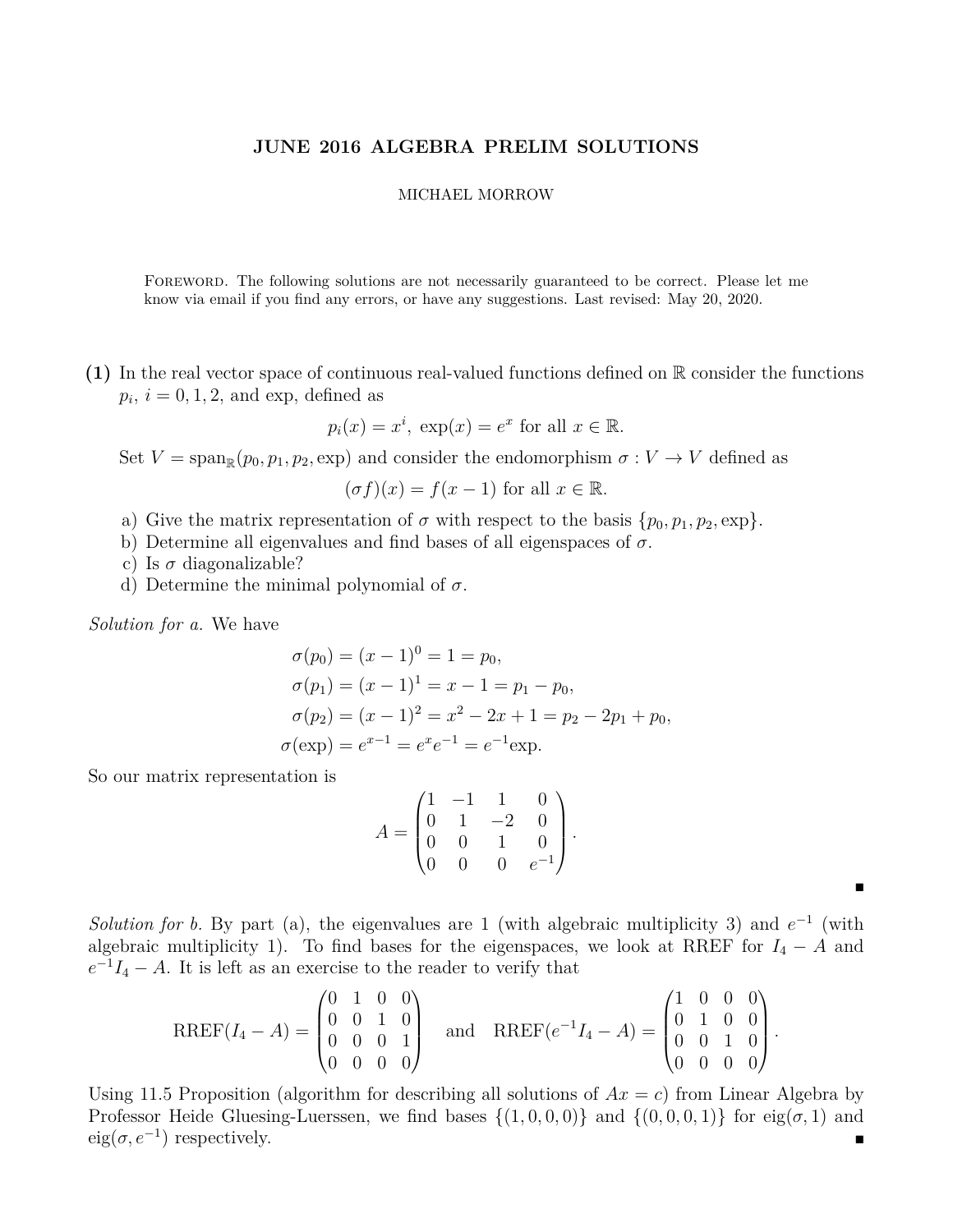*Solution for c.* From parts (a) and (b), the algebraic multiplicities and geometric multiplicities of the eigenvalues don't match. Hence  $\sigma$  is not diagonalizable.

*Solution for d.* Since the minimal polynomial equals the characteristic polynomial if and only if the dimension of every eigenspace is 1, we conclude that  $\chi_{\sigma} = (x-1)^3(x-e^{-1})$  $\Box$ 

**(2)** Let *V* be an *n*-dimensional vector space over a field *K*, and let *U* be a *k*-dimensional subspace of *V* . Consider the set

$$
M = \{ \varphi : V \to V \mid \varphi \text{ is linear and } \varphi(U) \subset U \}.
$$

- a) Argue that *M* is a *K*-vector space.
- b) Determine the dimension of *M*.

*Solution for a.* Since  $\mathrm{id}_V(U) = U$ , we have  $\mathrm{id}_V \in M$ . Let  $\varphi, \psi \in M$  and let  $\lambda, \mu \in K$ . Since linear combinations of linear maps are still linear (this is a straightforward exercise) we know  $\lambda \varphi + \mu \psi$ is linear. Furthermore, observe

$$
(\lambda \varphi + \mu \psi)(U) = \lambda \varphi(U) + \mu \psi(U) \subset U.
$$

Hence *M* is a *K*-vector space (it is a subspace of the space of linear maps).

*Solution for b.* Let  $\{u_1, \ldots, u_k\}$  be a basis for *U*. Extend this to a basis for *V*, call it  $B =$  $\{u_1, \ldots, u_k, v_{k+1}, \ldots, v_n\}$ . Then the matrix representation of any map  $\varphi \in M$  with respect to the basis *B* is given by

$$
A_{\varphi}^{B} = \begin{pmatrix} A_{11} & A_{12} \\ 0 & A_{22} \end{pmatrix}
$$

where the representation of  $\varphi_{|U}$  is  $A_{11}$ . Since  $|A_{11}| = k^2$ ,  $|A_{12}| = k(n - k)$ , and  $|A_{22}| = (n - k)^2$ ,

$$
\dim M = k^2 + k(n-k) + (n-k)^2 = k^2 + n^2 - kn.
$$

This follows from the fact that any linear map is completely determined by its action on *B*.

**(3)** Let *G* be a group with center *Z*. Assume that *G/Z* is cyclic. Show that *G* is abelian.

*Solution.* Write  $G/Z = \langle gZ \rangle$  for some generator  $gZ$ . Let  $a, b \in G$ . Then  $aZ = g^jZ$  and  $bZ = g^kZ$ for some  $j, k \in \mathbb{Z}$ . So  $a = g^j x$  and  $b = g^k y$  for some  $x, y \in \mathbb{Z}$ . We have

$$
ab = gj x gk y = gj gk y x = gk gj y x = gk y gj x = ba.
$$

Therefore *G* is abelian.

**(4)** Let *G* be a finite group, and let *p* be the smallest prime divisor of the order of *G*. Suppose *H* is a subgroup of *G* with index *p*. Show that *H* is a normal subgroup of *G*.

*Solution.* Let *G* act on the set of left cosets of *H* by left-multiplication. Let  $\pi_H$  be the associated permutation representation. Let  $K = \text{ker } \pi_H$  and denote  $k = |H : K|$ . We have

$$
|G:K| = |G:H||H:K| = pk.
$$

Since *H* has *p* left cosets, the First Isomorphism Theorem tells us *G/K* is isomorphic to a subgroup of  $S_p$ . Therefore  $pk = |G/K|$  divides  $|S_p| = p!$  by Lagrange's Theorem, so  $k | (p-1)!$ . The prime divisors of  $(p-1)!$  are all less than p, and since k is a divisor of  $|G|$ , the minimality of p ensures every prime divisor of k is greater than or equal to p. Thus  $k = 1$ , so  $H = K$ , hence  $H \triangleleft G$ .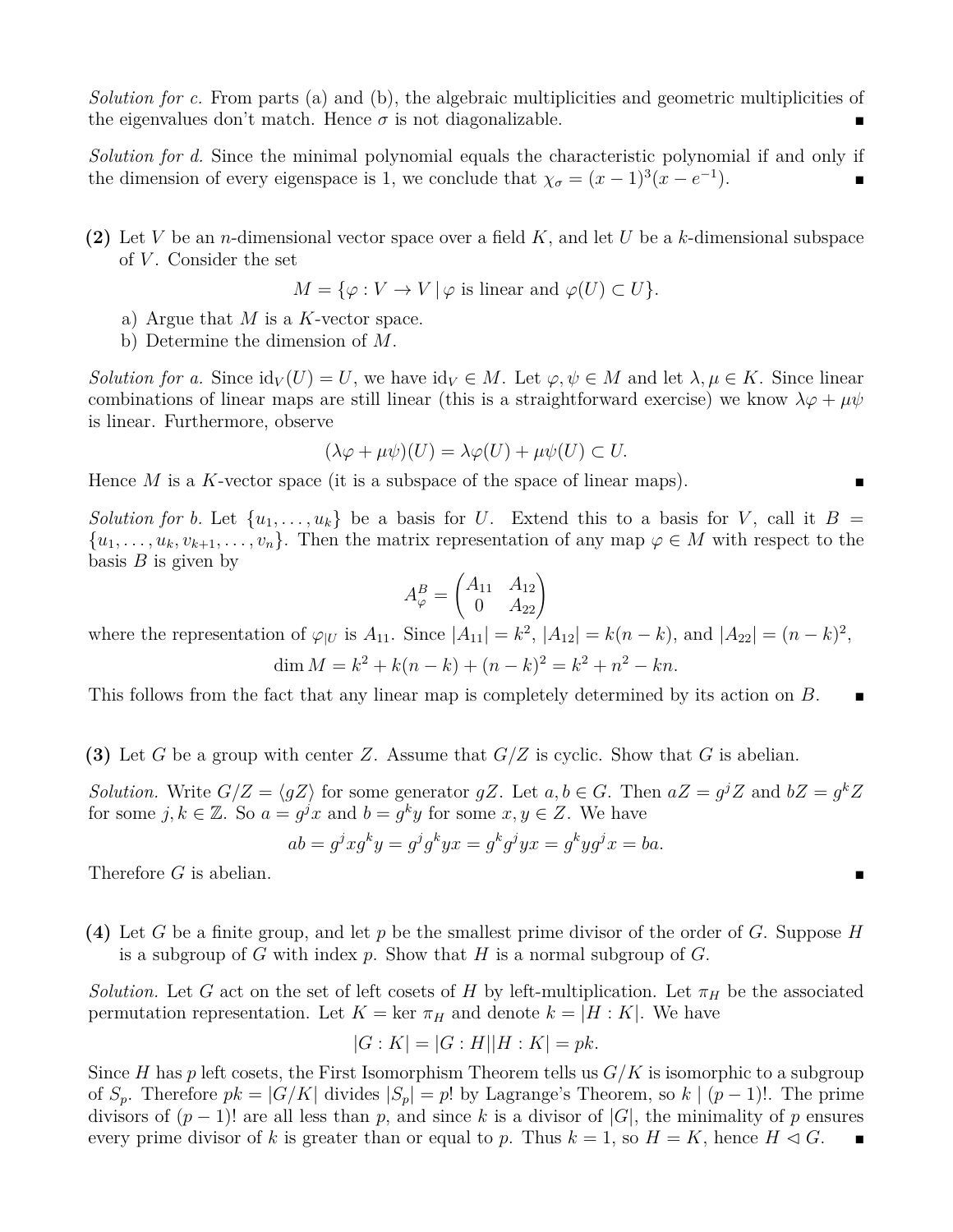- **(5)** Let *R, S* be commutative rings with 1.
	- a) Prove that every ideal of the product ring  $R \times S$  is of the form  $I \times J$ , where *I* is an ideal of *R* and *J* is an ideal of *S*.
	- b) Describe all prime ideals of *R* × *S* in terms of the ideals of *R* and *S*.

*Solution for a.* Let *X* be an ideal of  $R \times S$ . Since  $X \subset R \times S$ ,  $X = I \times J$  for some  $I \subset R$  and *J* ⊂ *S*. Since  $(0,0) \in X$ , we have  $0 \in I$  and  $0 \in J$ . Let  $a, b \in I$ . Then  $(a,0), (b,0) \in X$ , so  $(a - b, 0) \in X$ . Thus  $a - b \in I$ , so *I* is an additive subgroup of *R*. Let  $r \in R$  and  $a \in I$ . Then  $(r,0)(a,0) = (ra,0) \in X$ . So  $ra \in I$ , hence *I* (and similarly *J*) is an ideal of *R*.

*Solution for b.* Let  $I \times J$  be a prime ideal of  $R \times S$ . Let  $ab \in I$ . Then  $(ab, 0) \in I \times J$ , so either  $(a, 0) \in I$  or  $(b, 0) \in I$ , so either  $a \in I$  or  $b \in I$ . Thus *I* is a prime ideal of *R*. Similarly *J* is a prime ideal of *S*. Thus the prime ideals of *R* × *S* are the cartesian products of the prime ideals of *R* and *S*.

**(6)** Consider the ring  $R = \{f : \mathbb{R} \to \mathbb{R} \mid f \text{ differentiable}\}\$ and the ideal

 $I = \{f \in R \mid f(2) = f'(2) = 0\}.$ 

- a) Find a map  $R \to \mathbb{R}[x]/(x^2)$  to show that the rings  $R/I$  and  $\mathbb{R}[x]/(x^2)$  are isomorphic.
- b) Show that every ideal of *R/I* is a principal ideal.

*Solution for a.* Define the map  $\varphi : R \to \mathbb{R}[x]/(x^2)$ ,  $f \mapsto f(2) + f'(2)x$ . Let  $f, g \in R$ . Then  $\varphi(f+g) = (f+g)(2) + (f+g)'x$  $= f(2) + f'(2)x + g(2) + g'(2)x$  $= \varphi(f) + \varphi(q).$ 

Furthermore,

$$
\varphi(f)\varphi(g) = (f(2) + f'(2)x)(g(2) + g'(2)x)
$$
  
=  $f(2)g(2) + f(2)g'(2)x + f'(2)g(2)x + f'(2)g'(2)x^2$   
=  $f(2)g(2) + f(2)g'(2)x + f'(2)g(2)x$  (since  $(x^2) = 0$  in  $\mathbb{R}[x]/(x^2)$ )  
=  $f(2)g(2) + [f(2)g'(2) + f'(2)g(2)]x$   
=  $(fg)(2) + (fg)'(2)x$   
=  $\varphi(fg)$ .

Thus  $\varphi$  is a ring homomorphism. The elements of  $\mathbb{R}[x]/(x^2)$  are of the form  $a + bx$  where  $a, b \in \mathbb{R}$ since modding out by  $(x^2)$  essentially "kills off" any polynomial terms of degree  $\geq 2$ . So let  $a + bx \in \mathbb{R}[x]/(x^2)$ . Then  $h(x) = bx + (a - 2b)$  is differentiable and satisfies  $h(2) = a$  and  $h'(2) = b$ , so  $\varphi(h) = a + bx$ . Hence  $\varphi$  is surjective, and clearly ker  $\varphi = I$ . So by the First Isomorphism Theorem,  $R/I \cong \mathbb{R}[x]/(x^2)$  $\blacksquare$ 

*Solution for b.* By the Correspondence Theorem for Rings, the ideals of  $\mathbb{R}[x]/(x^2)$  correspond to the ideals of  $\mathbb{R}[x]$  containing  $(x^2)$  via the map  $J \mapsto J + (x^2)$ . Since  $\mathbb{R}[x]$  is a PID, every ideal  $J \subset \mathbb{R}[x]$  is principal. Suppose  $J = (f)$  for some  $f \in \mathbb{R}[x]$ . Then  $J + (x^2) = (f) + (x^2) = (f + (x^2))$ , so  $J + (x^2)$  is principal. Hence  $\mathbb{R}[x]/(x^2)$  is a principal ideal ring. Using the isomorphism from part (a),  $R/I$  is a principal ideal ring.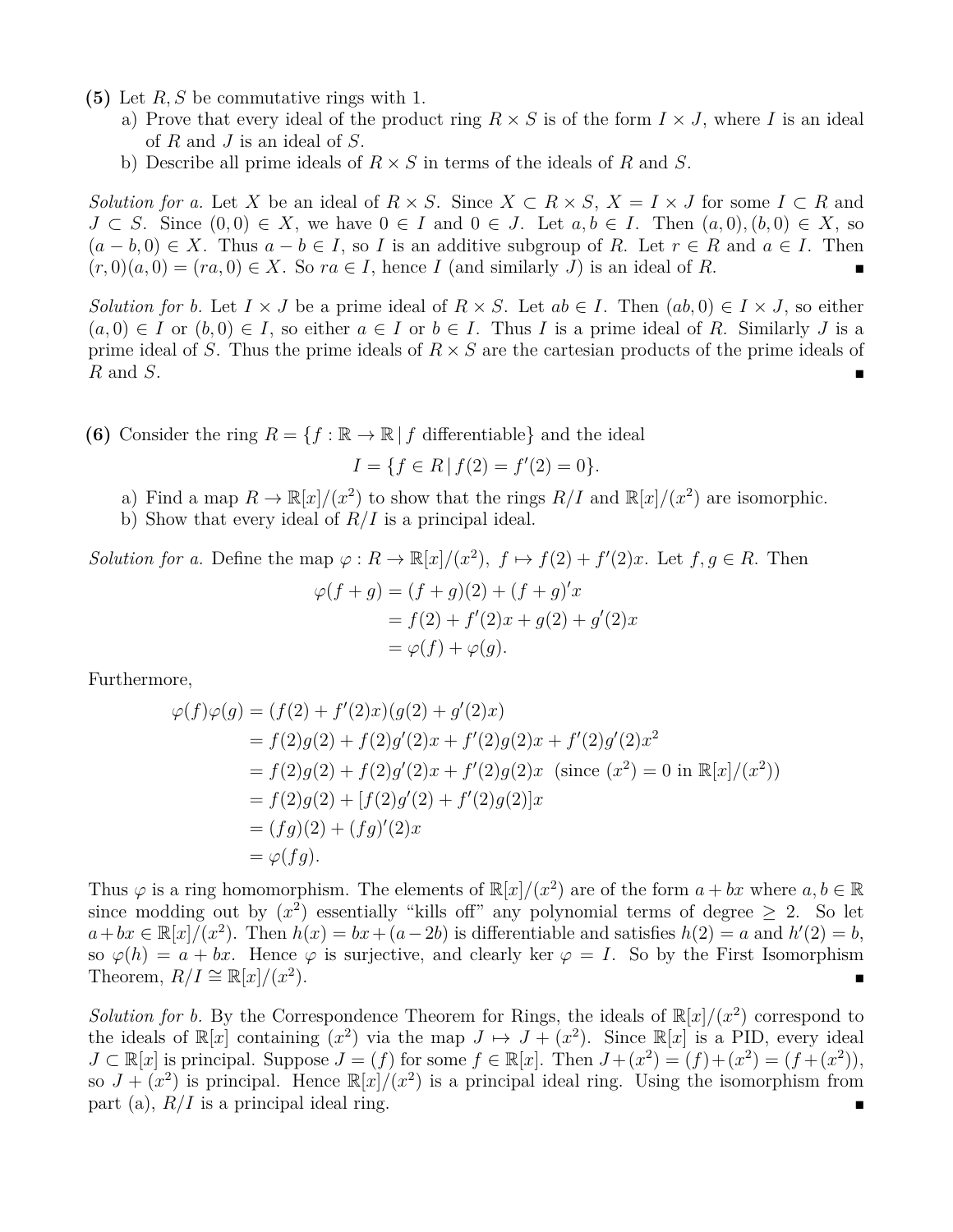- **(7)** Let  $n \in \mathbb{N}$ , and let *K* be a field with char $(K) \nmid n$ . Consider  $f = x^n c \in K[x]$  for some  $c \neq 0$ , and let *E* be a splitting field of *f* over *K*. Thus, *E* contains a primitive  $n^{\text{th}}$  root of unity  $\zeta$ . a) Argue, for any root  $\alpha \in E$  of f, that  $E = K(\zeta, \alpha)$ .
	- b) Suppose  $\zeta \in K$ . Show that all irreducible factors of f have degree  $[E: K]$ , and conclude that  $[E:K]$  divides *n*.
	- c) Assume  $\zeta \notin K$ . Suppose  $n = 2^k$  is a power of 2. Use induction to prove that  $[K(\zeta):K]$  is a power of 2.
	- d) Suppose *n* is a power of 2. Use (b) and (c) to show that  $[E: K]$  is a power of 2.

*Solution for a.* The roots of f are  $\sqrt[n]{c}, \zeta \sqrt[n]{c}, \ldots, \zeta^{n-1} \sqrt[n]{c}$ . So if  $\alpha$  is a root of f, then  $\alpha = \zeta^i \sqrt[n]{c}$  for some  $0 \leq i < n$ . Therefore  $E = K(\zeta, \alpha)$ .

*Solution for b.* Let *g* be an irreducible factor of *f*, and let  $\beta$  be a root of *g*. Since  $\zeta \in K$ , we have  $E = K(\beta)$ . Since *g* is irreducible,  $[E: K] = [K(\beta): K] = \deg(g)$ . Finally, since the degree of *f* is the sum of the degrees of its irreducible factors, we conclude that  $[E:K]$  divides *n*.

*Solution for c.* We give an induction-free proof that  $[K(\zeta):K]$  divides  $\varphi(n)$ , where  $\varphi$  is Euler's totient function. First, since char(*K*)  $\nmid n$ , the polynomial  $x^n - 1$  is separable. Since  $\zeta \notin K$ , the splitting field of  $x^n - 1$  is  $K(\zeta)$  over K. Therefore  $K(\zeta)/K$  is Galois. Next, note that the elements of  $G = \text{Gal}(K(\zeta)/K)$  are maps of the form  $\sigma_i : \zeta \mapsto \zeta^i$  for some  $0 \leq i < n$ . We claim that the  $\text{map } \gamma : G \to (\mathbb{Z}/n\mathbb{Z})^{\times}, \ \sigma_i \mapsto i \text{ is injective. Indeed, } \sigma_i \in \text{ker } \gamma \text{ iff } i = 1 \text{ iff } \sigma_i = \text{id, so } \text{ker } \gamma \text{ is }$  $\text{trivial. Thus } G \cong \text{im } \gamma \subset (\mathbb{Z}/n\mathbb{Z})^{\times}, \text{ so } |G| \text{ divides } \varphi(n). \text{ But } |G| = |\text{Gal}(K(\zeta)/K)| = [K(\zeta):K],$ so  $[K(\zeta):K]$  divides  $\varphi(n) = \varphi(2^k) = 2^{k-1}$ . Hence  $[K(\zeta):K]$  is a power of 2.

*Solution for d.* Suppose  $n = 2^k$ . Assume  $\zeta \in K$ . Then part (b) says  $[E: K]$  divides  $n = 2^k$ , so  $[E: K]$  is a power of 2. Now assume  $\zeta \notin K$ . Part (c) shows that  $[K(\zeta): K] = 2^{\ell}$  for some  $\ell \leq k-1$ . Furthermore,  $K(\zeta, \beta)$  is the splitting field of *f* over  $K(\zeta)$ , and a similar argument as in part (c) says that  $[K(\zeta, \beta) : K(\zeta)]$  is a power of two. Since degrees multiply, it follows that  $[E: K]$ is a power of 2.

- **(8)** Let *E* be the splitting field of  $f = x^6 + 1$  over Q.
	- a) Describe all automorphisms of *E* explicitly, and determine the isomorphism type of this automorphism group.
	- b) Describe all subfields of *E* by specifying suitable elements that one needs to adjoin to Q.

*Solution for a.* Note that  $x^{12} - 1 = (x^6 - 1)(x^6 + 1)$ , so  $E \subset \mathbb{Q}(\zeta_{12})$  where  $\zeta_{12}$  is a primitive  $12^{\text{th}}$ root of unity. Furthermore,  $\zeta_{12}$  cannot be a root of  $x^6 - 1$  (since then it wouldn't be primitive), so  $\zeta_{12}$  is a root of  $f = x^6 + 1$ . Hence  $E = \mathbb{Q}(\zeta_{12})$  since all other roots of f are powers of  $\zeta_{12}$ . Since  $[\mathbb{Q}(\zeta_{12}):\mathbb{Q}]=\varphi(12)=4$ , the Galois group  $G=\text{Gal}(\mathbb{Q}(\zeta_{12})/\mathbb{Q})$  is of order 4. Elements of *G* are of the form  $\sigma_i : \zeta_{12} \mapsto \zeta_{12}^i$  for  $(i, 12) = 1$ . Since there is no element  $\sigma_i$  of order 4, we conclude that  $G \cong C_2 \times C_2$ . ■

*Solution for b.* We first find the subgroup structure of  $C_2 \times C_2$ . Denote  $C_2 = \{1, g\}$  where  $g^2 = 1$ . Then the subgroups are

$$
\{(1,1), (1,g)\}, \{(1,1), (g,1)\}, \{(1,1), (g,g)\}, \{(1,1), (1,g), (g,1), (g,g)\}.
$$